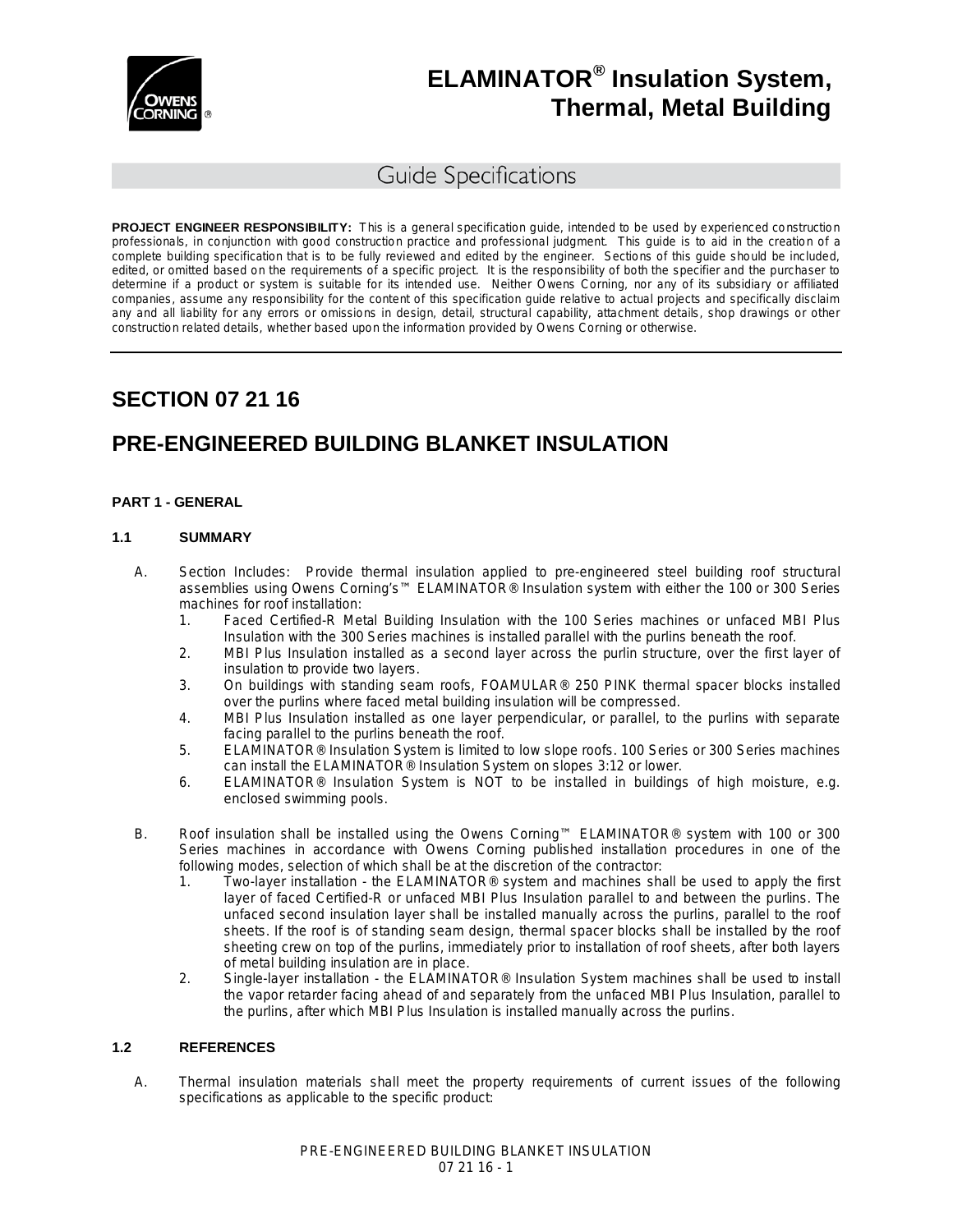

# Guide Specifications

- 1. North American Insulation Manufacturers' Association (NAIMA) Standard 202-96. "Standard for Flexible Fiberglass Insulation Used in Metal Buildings."
- 2. American Society for Testing and Materials Specification ASTM C 991, Type I (Unfaced) or Type II (Faced). "Standard Specification for Flexible Glass Fiber Insulation for Metal Buildings."
- B. Facing materials shall be tested for water vapor permeance in accordance with American Society for Testing and Materials Standard ASTM E 96, "Standard Test Methods for Water Vapor Transmission of Materials."
- C. Thermal insulation materials furnished and installed hereunder shall comply with the U-value requirements of the following:
	- 1. National Voluntary Consensus Standard 90.1 1989. "Energy-Efficient Design of New Buildings (Except Low-Rise Residential Buildings)," of the American Society of Heating, Refrigerating and Air- Conditioning Engineers (ASHRAE). However, if other factors such as condensation control are to be considered, selection of insulation thickness must satisfy the controlling factor.
- D. Assembly U-values shall be determined in accordance with:
	- 1. American Society for Testing and Material Standard ASTM C 976 "Standard Test Method for Thermal Performance of Building Assemblies by Means of a Calibrated Hot Box."
	- 2. As an alternate, American Society for Testing and Materials Standard ASTM C 236. "Standard Test Method for Steady- State Thermal Performance of Building Assemblies by Means of a Guarded Hot Box."
	- 3. As an alternate, finite-element analysis, validated by hot box test.
- E. Insulation materials furnished and installed hereunder shall meet the fire hazard requirements of any one of the following standards:
	- 1. American Society for Testing of Materials ASTM E 84, "Standard Test Method for Surface Burning Characteristics of Building Materials."
	- 2. Underwriters' Laboratories, Inc., UL 723, "Tests for Surface Burning Characteristics of Building Materials."
	- 3. National Fire Protection Association NFPA 255. "Standard Method of Test of Surface Burning Characteristics of Building Materials."

## **1.3 SUBMITTALS**

- A. Product Data: Submit product characteristics, performance criteria, and limitations, including installation instructions, for each type of product indicated.
- B. Sustainable Design: Submit manufacturer's sustainable design certifications as specified.

## **1.4 QUALITY ASSURANCE**

- A. Insulation materials and accessories furnished and installed hereunder shall, where required, be accompanied by manufacturers' current submittal or data sheets showing compliance with applicable specifications listed in Section above.
- B. Insulation materials and accessories shall be installed in a workmanlike manner by skilled and experienced workers regularly engaged in metal building insulation work who follow the guidelines in the ELAMINATOR® Insulation System Installation 100 or 300 Series Machine Manuals.

# **1.5 DELIVERY, STORAGE, AND HANDLING**

A. Deliver materials in manufacturer's original packaging.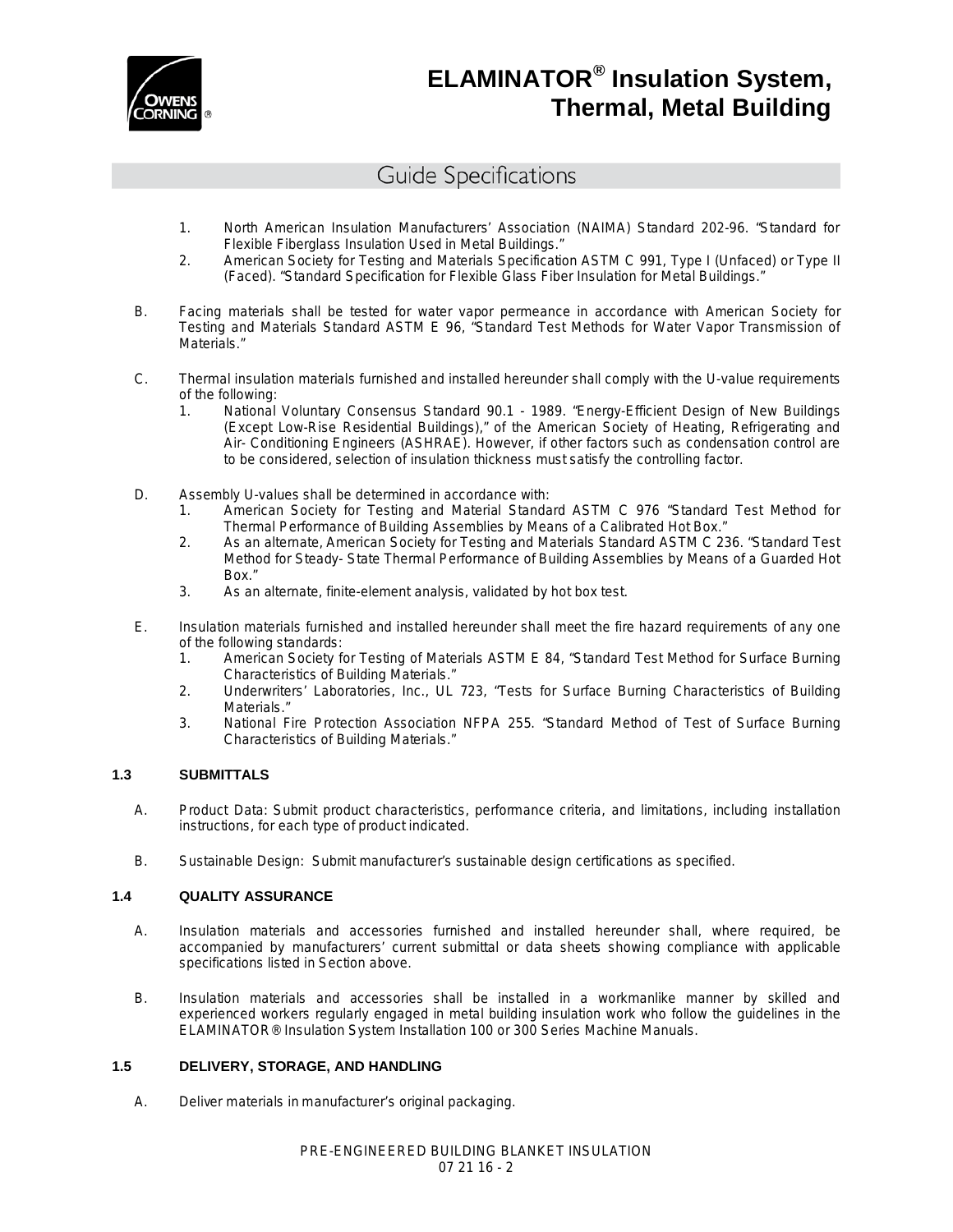

# Guide Specifications

B. Store and protect products in accordance with manufacturer's instructions. Store in a dry indoors location. Protect insulation materials from moisture and soiling.

#### **PART 2 - PRODUCTS**

#### **2.1 MANUFACTURER**

A. Owens Corning Insulating Systems, LLC, Toledo, OH 43659; [www.owenscorning.com.](http://www.owenscorning.com/)

#### **2.2 ROOF INSULATION USING ELAMINATOR® INSULATION SYSTEM**

A. The contractor shall provide a roof insulation system using Owens Corning's™ ELAMINATOR® Insulation System which installs a double layer application with an R-value of \_\_\_\_\_\_\_\_ for the first layer between the structure members and R-value of \_\_\_\_\_\_\_\_ for the second layer, perpendicular and across the the second layer, perpendicular and across the structure members OR for single layer application with an R-value \_\_\_\_\_\_\_\_ for the layer perpendicular and across the structure members.

### **2.3 ACCESSORY MATERIALS**

- A. Accessory materials installed as part of the roof and/or wall insulation work under this specification shall include (but not be limited to) the following:
	- 1. Double-sided tape used to adhere facing to end rafters (rake angles) or trim strips.
	- 2. Pressure-sensitive vapor retarder tape used to mend or repair tears or punctures in facing must be compatible with type of facing specified in 2.0l.A.l.
	- 3. Thermal spacer blocks shall be FOAMULAR® 250 PINK extruded polystyrene, 1" thick.
- B. Accessory materials shall be furnished and installed in accordance with Owens Corning's installation instructions.

#### **PART 3 - EXECUTION**

#### **3.1 SITE INSPECTION**

- A. Before starting work under this section, carefully inspect the job site and installed work of other trades and verify that such work is complete to the point where installation of materials and accessories under this section can begin.
- B. Verify that all materials and accessories can be installed in accordance with project drawings and specifications, and material manufacturers' recommendations.
- C. Verify, by inspecting product labeling, submittal data, and/or certifications accompanying shipments, that insulation materials and accessories to be installed on the project comply with applicable specifications and standards as called for in this specification and meet all specified thermal and physical properties.

#### **3.2 PREPARATION**

A. Ensure that the insulation is clean, dry, and in good mechanical condition with the vapor retarder facing intact and undamaged. Wet, dirty, or damaged insulation, whether faced or unfaced, shall not be acceptable for installation.